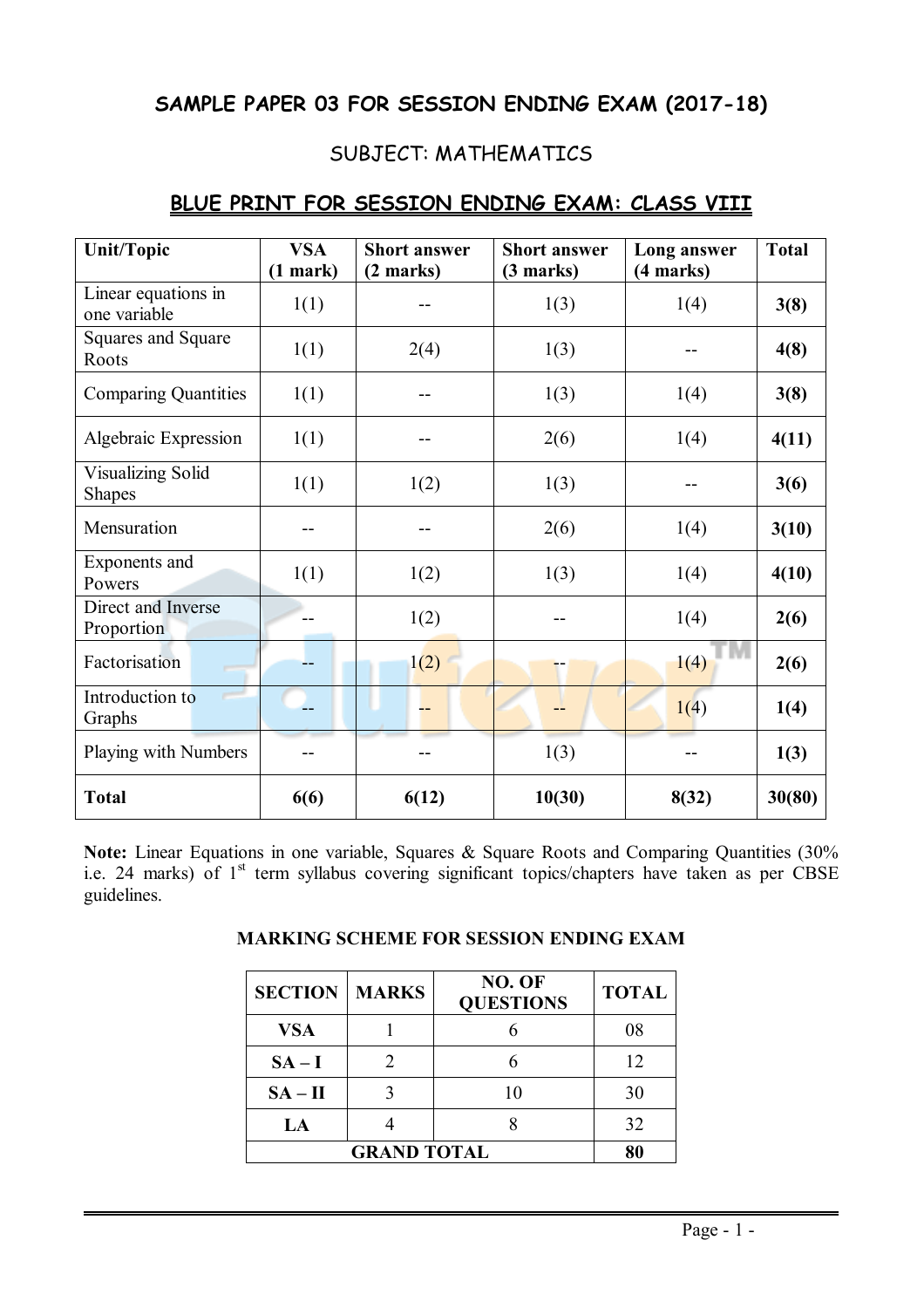# **SAMPLE PAPER 03 FOR SESSION ENDING EXAM (2017-18)**

# **SUBJECT: MATHEMATICS MAX. MARKS : 80**

### **General Instructions:**

- (i). **All** questions are compulsory.
- (ii). This question paper contains **30** questions divided into four Sections A, B, C and D.
- (iii). **Section A** comprises of 6 questions of **1 mark** each. **Section B** comprises of 6 questions of **2 marks** each. **Section C** comprises of 10 questions of **3 marks** each and **Section D** comprises of 8 questions of **4 marks** each.
- (iv). Use of Calculators is not permitted

### **SECTION – A**

- **1.** Solve:  $7x 9 = 16$ .
- **2.** Find the square of the number 42.
- **3.** A football team won 10 matches out of the total number of matches they played. If their win percentage was 40, then how many matches did they play in all?
- **4.** Find the product :  $(a^2 9)$ 4a
- **5.** Find the value of  $(2^{-1} 4^{-1})^2$
- **6.** Draw the top view of the given solid:



#### **SECTION – B**

- **7.** A gardener has 1000 plants. He wants to plant these in such a way that the number of rows and the number of columns remain same. Find the minimum number of plants he needs more for this.
- **8.** Find the smallest square number that is divisible by each of the numbers 8, 15 and 20.
- **9.** 6 pipes are required to fill a tank in 1 hour 20 minutes. How long will it take if only 5 pipes of the same type are used?
- **10.** Find m so that  $(-2)^{m+1} \times (-2)^3 = (-2)^9$
- **11.** Factorise:  $5y^2 20y 8z + 2yz$
- **12.** Using Euler's formula find the unknown.

| Faces    |  |
|----------|--|
| Vertices |  |
| dges     |  |

# **CLASS : VIII DURATION : 3 HRS**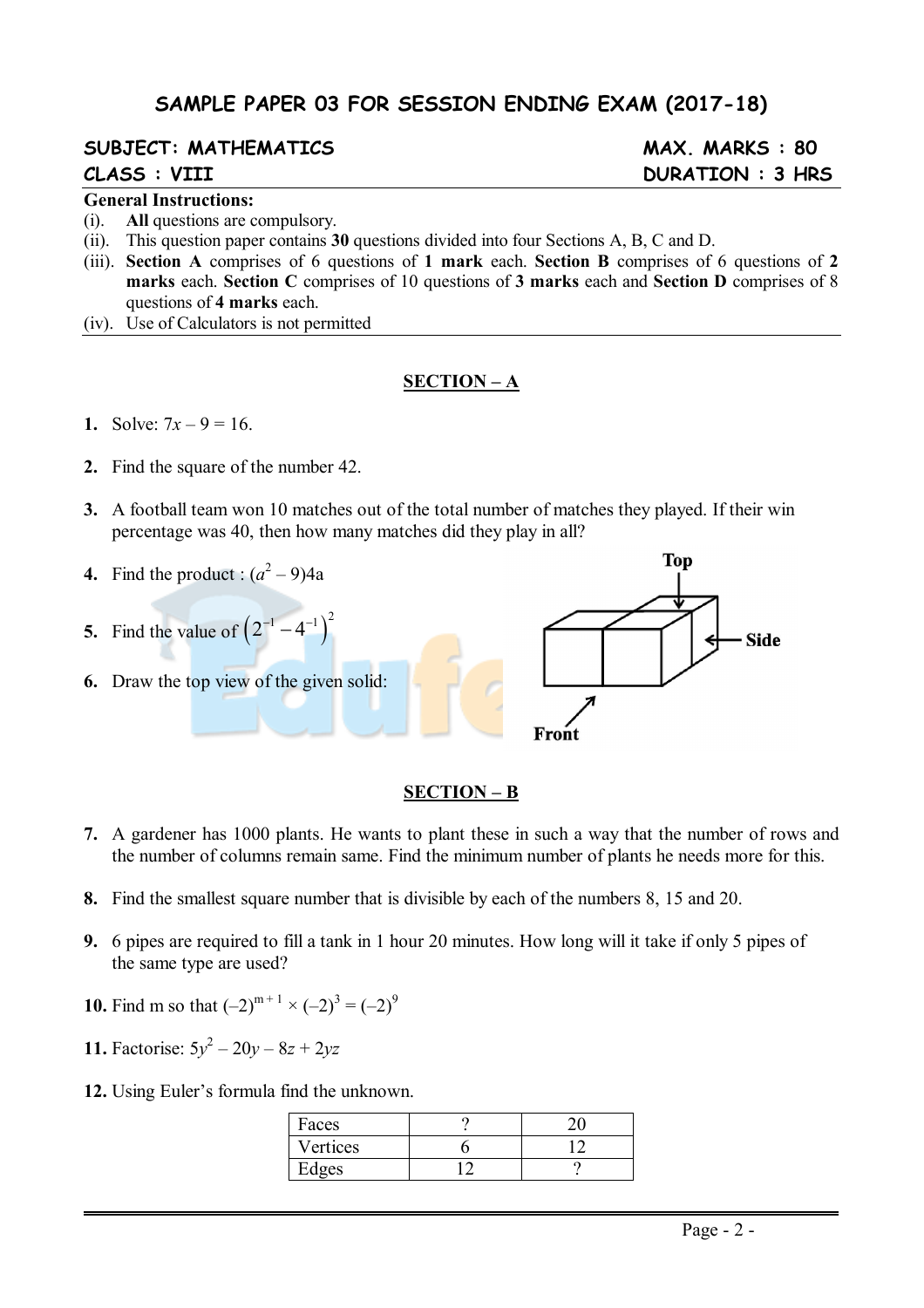### **SECTION – C**

**13.** Find the square root of the following by long division method. (a)1369 (b) 5625

**14.** Find CI on Rs 12600 for 2 years at 10% per annum compounded annually.

**15. Solve:** 
$$
\frac{7y+4}{y+2} = \frac{-4}{3}
$$
  
**16. Show that:** 
$$
\left(\frac{4}{3}m - \frac{3}{4}n\right)^2 + 2mn = \frac{16}{9}m^2 + \frac{9}{16}n^2
$$

**17.** In a building there are 24 cylindrical pillars. The radius of each pillar is 28 cm and height is 4 m. Find the total cost of painting the curved surface area of all pillars at the rate of Rs  $8$  per m<sup>2</sup>.

**18. Simplify:** 
$$
\frac{25 \times t^{-4}}{5^{-3} \times 10 \times t^{-8}} (t \neq 0)
$$

- **19.** A road roller takes 750 complete revolutions to move once over to level a road. Find the area of the road if the diameter of a road roller is 84 cm and length is 1 m.
- **20.** If 31*z*5 is a multiple of 3, where z is a digit, what might be the values of z?
- **21.** Verify Euler's formula for these solids:



**22.** Simplify: (i)  $(x + y)(2x + y) + (x + 2y)(x - y)$  $(ii)$   $(x + y)(x^2 - xy + y^2)$ 

### **SECTION – D**

- **23.** One of the two digits of a two digit number is three times the other digit. If you interchange the digits of this two-digit number and add the resulting number to the original number, you get 88. What is the original number?
- **24.** Find the population of a city after 2 years, which is at present 12 lakhs, if the rate of increase is 4%. Write any two effects of high populations?
- **25.** Plot the following points on same graph sheet. Verify if they lie on a line (a)  $A(4, 0)$ ,  $B(4, 2)$ ,  $C(4, 6)$ ,  $D(4, 2.5)$ (b) P(1, 1), Q(2, 2), R(3, 3), S(4, 4)